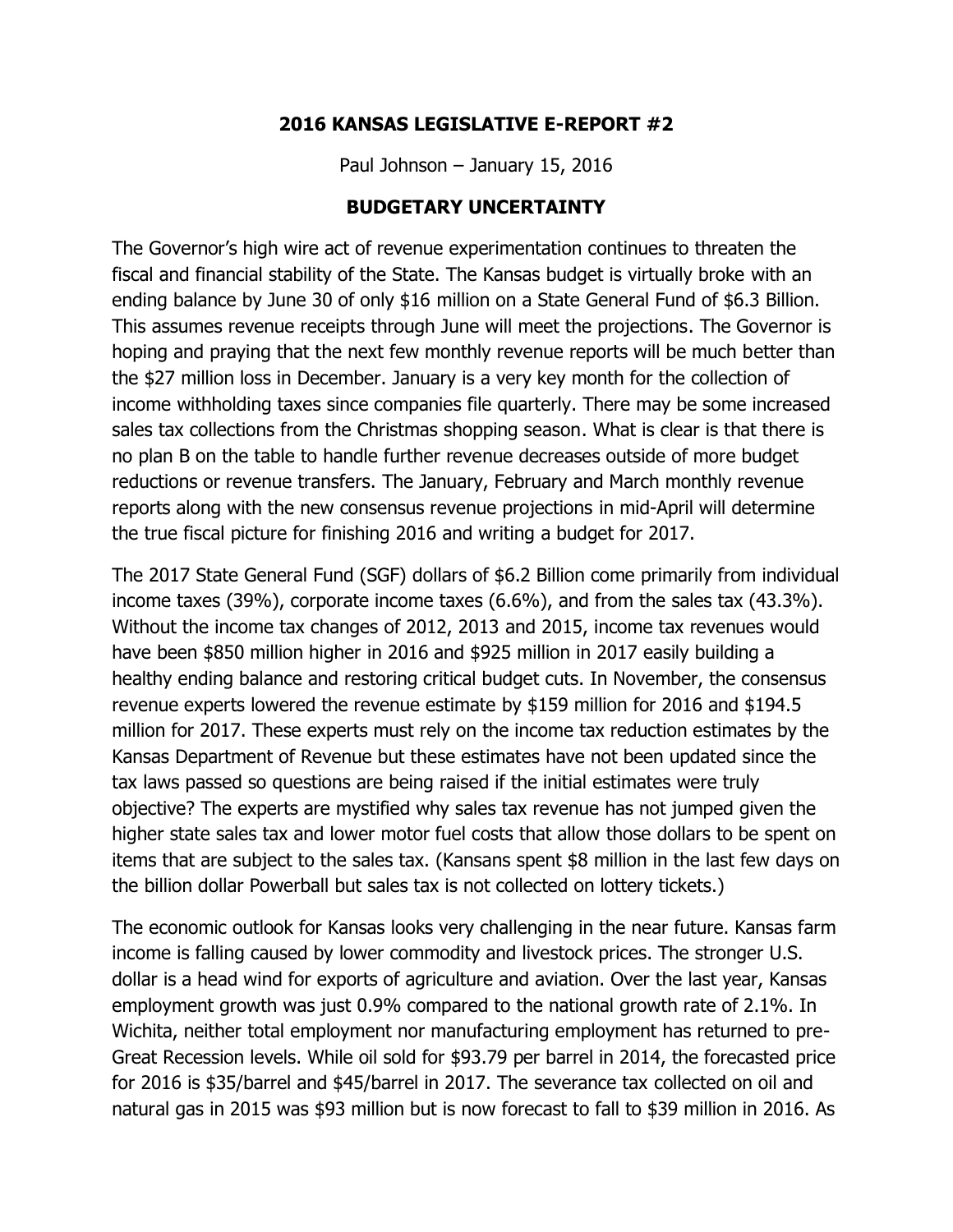oil continues to fall to \$30/barrel, further reductions in severance taxes are expected. While a \$384 million tax package of sales tax, cigarette tax and income tax changes were passed last June, the bulk of those increases are just starting to take effect on the 2015 tax year filings so there is great uncertainty over the accuracy of the estimates. The tax amnesty plan to reap \$30 million in back taxes netted only \$23 million. Given how tight the ending balances are, the uncertainty of tax collections and that Kansas must have a balanced budget, further budget reductions and transfers should be expected since increasing taxes in this election year seems politically suicidal.

## **2016 AND 2017 GOVERNOR'S BUDGET REPORT**

Given the revenue declines and the pledge for no new taxes, the 2016 budget has to be balanced by June 30 and the 2017 budget – that passed in the 2015 session – must now be altered. For the 2016 budget, the Governor used his allotment authority to transfer unused funds from programs in several departments to the State General Fund as well as transferring \$50 million from the Highway Fund. \$9 million was swept from the Children's Initiative Fund with a promise of no reduction in programs or services. Enhanced federal funding for the State Children's Health Insurance Program (SCHIP) netted \$17.7 million. That was swept instead of serving more children. \$8 million is taken from the Higher Education Block Grant. 21 auditor positions are filled at the Kansas Department of Revenue with the expectation that tax collections will increase \$7.5 million. Certain unused economic development funds in Commerce were swept while the public/private Kansas Bioscience Authority is completely privatized.

For 2017, the Governor starts with transferring an additional \$25 million from the Highway Fund to the SGF. The Governor moves the entire \$50.6 million Children's Initiatives Fund (which is funded from tobacco settlements) to the SGF and spends \$44 million on children's programs. The \$6.5 million Parents as Teachers program will be means tested so that welfare block grant funds (TANF) will pay for low income parents while other parents will have to pay for the services. As the Kansas Bioscience Authority (KBA) is privatized, KBA's assets will be sold to private investors with Kansas hoping to net \$25 million. (Kansas' total investment in KBA was \$240 million.) Again the children's health program (SCHIP) gets \$25.5 million in enhance federal match but that is swept for 2017. Medicaid changes include ending KanCare Health Homes and adopting a 'Step Therapy' protocol where clients must be prescribed the cheapest drugs first. For the 39,938 state employees there is no salary increase for 2016 or 2017 which is now over six years with no salary increase. The 2017 Kansas budget will total \$16.1 Billion with 46.8% going to education, 30.7% going to human services, 10.3% to transportation, 7.4% to general government and 4.7% for public safety and agriculture.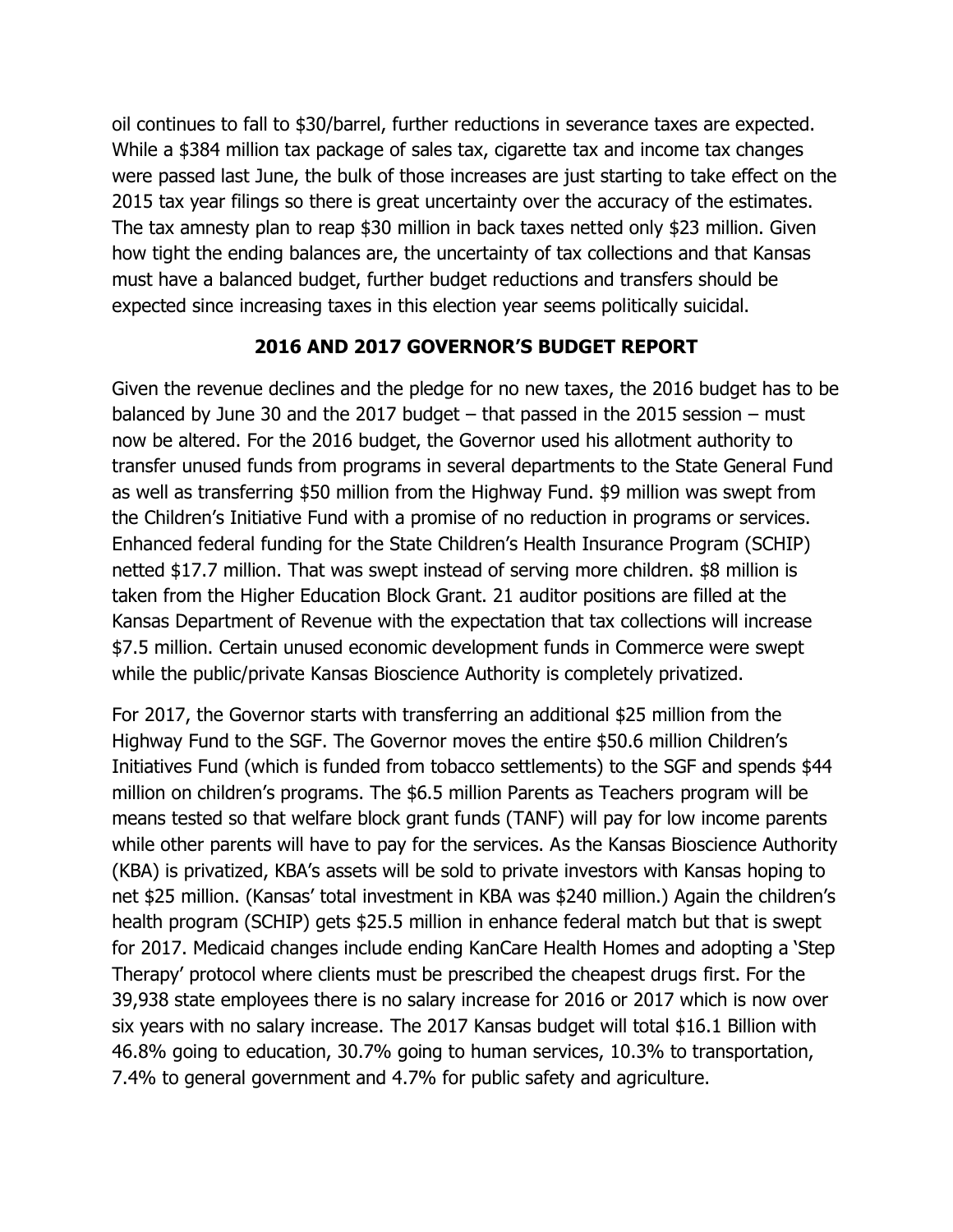### **STATE OF KANSAS EFFICIENCY REVIEW**

The Kansas Legislature paid the consulting firm Alvarez & Marsal (A & M) \$2.6 million to do an efficiency study for Kansas. The first preliminary report was presented on January 12 and the final report will be on February 12. This six month study reported potential savings of \$2 Billion over five years starting in 2017. There are many smaller items covering insurance, procurement, car pools and supplies. For the state employee's health insurance plan, the recommendation is to offer only 'High Deductible Health Plans' thus saving the State  $$123$  million – in essence cutting the pay of state employees. Over five years force all school districts to spend down \$193 million in ending balances so the school districts can be as broke as State government. Consolidate all 286 school district employee's health plans (covering 59,000) into the State's Employee Health Plan with a projected savings of \$360 million. Kansas has a very high Medicaid eligibility error rate so lowering that could net \$136 million in savings. By hiring 54 more auditors for tax collections at the Kansas Department of Revenue, the projected revenue increase over five years is \$272 million. This 260 page A & M report will be thoroughly reviewed by the budget committees over the next two months with specific recommendations detailed for implementation.

## **COURT BUDGET BATTLES**

Senate Bill 320 and House Bill 2449 have passed out of the budget committees to insure that the 2016 and 2017 budgets for the judiciary are secure. In 2015, the Kansas Legislature passed legislation that included administrative changes to the courts along with the budgets for the courts. This law had a 'non-severability' clause saying that if the administrative changes were declared unconstitutional by the courts the entire budget for the courts would be negated. SB 320 and HB 2449 eliminate this 'nonseverability' clause so the budgets for the courts are guaranteed for 2016 & 2017.

This is not the last word. Another 'trailer' bill will have to be introduced to clarify how certain docket fees are divided among different judicial functions. The true battle is over 'equal branches' of government and who has the final say on budgetary matters? Can the courts order the legislature to adequately fund public schools as happened in 2006? With two court cases now before the Kansas Supreme Court that may well force more school funding, how will the power of 'equal branches' be settled? If Kansas faces another 'Great Recession' and budgets must be reduced for all programs, how will the courts and the Legislature reconcile that challenge? The constitution mandates that judges must be paid first. This means that budget cuts will happen to the court staff and without adequate staff many court functions such as trials will be eliminated. 97% of the court's budget is spent on employees. The statewide cost for the courts is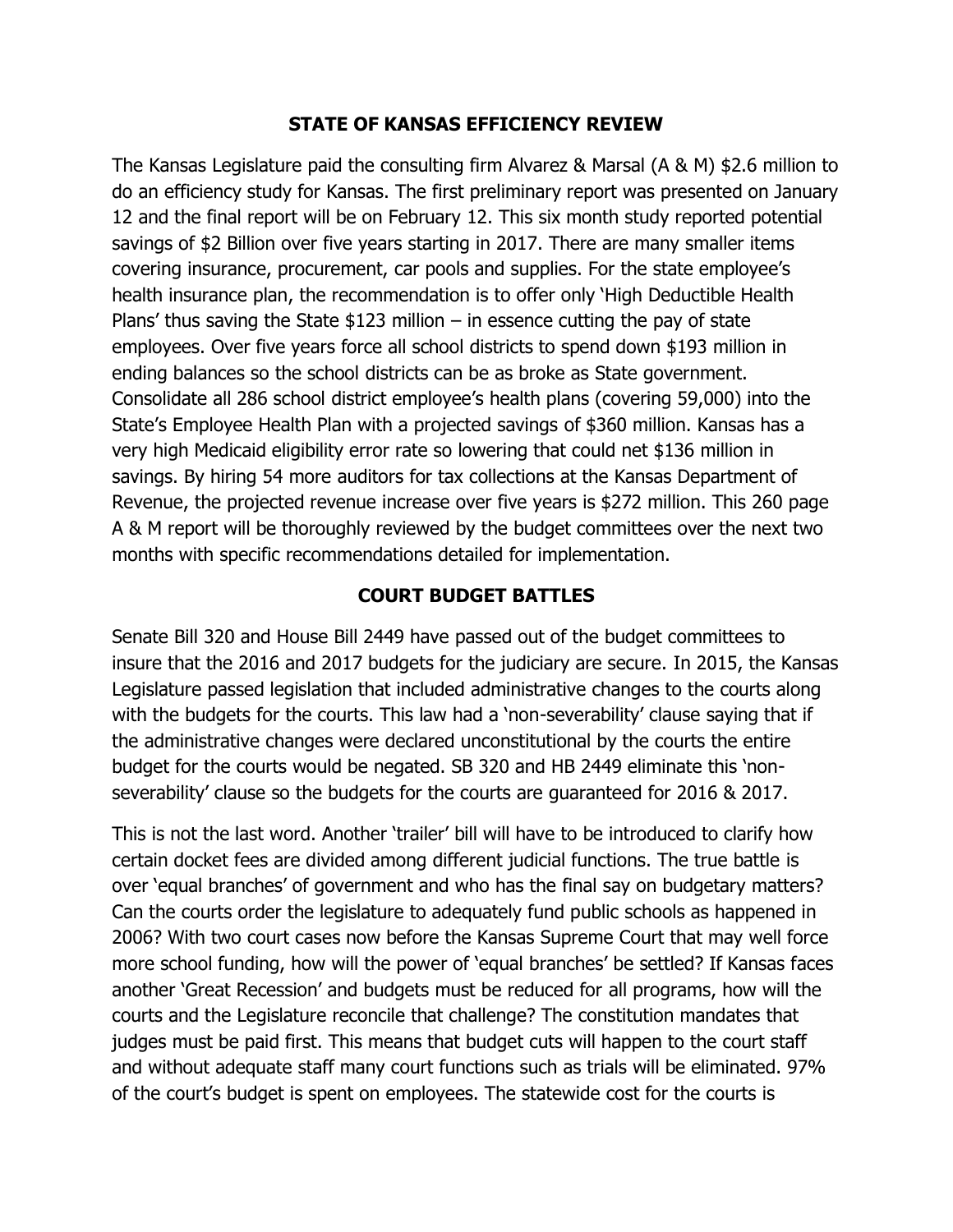approximately \$265,000 a day. A \$2 million reduction in the court's budget would probably necessitate seven days of closing the courts over a year. This debate and discussion over budgetary authority has just started.

# **PUBLIC SCHOOL FUNDING**

It is too early to predict if the 2016 Kansas Legislature will write a new school funding formula. The block grant funding passed in the 2015 session is for two years covering 2016 and 2017 so a new funding formula is not a necessity this year. The Kansas Legislature created a 'Special Committee on K-12 Student Success' that included both Senate and House members. This committee has held a few meetings and now has written a 'draft' report by Chairman Rep. Ron Highland for consideration by the full committee. This committee should meet in the next couple weeks to consider the report from the Chairman and set action priorities for this year. The Governor wants a new school funding formula of innovative options such as alternative teacher certification, merit pay for teachers and scholarships backed by tax credits for any public or private school. The Governor's 2017 budget includes no new funding for merit pay. Block grant funding for schools is frozen for 2017.

Mark Tallman is the primary policy advocate for the Kansas Association of School Boards. He holds weekly webinars - usually on Fridays around noon - to update the public on the activities of the Kansas Legislature concerning public education. With other staff, Mark presents very detailed presentations on school funding in addition to any legislation concerning K-12 education. The website for the Kansas Association of School Boards is [www.kasb.org.](http://www.kasb.org/) On this homepage at the top, click on advocacy and under that heading you will see 'webinars'. To listen live to the webinars, you have to sign in but everyone is welcome. KASB also archives these webinars so you can just click on past webinars. Mark covered the 'Special Committee' draft report on January 13 and a detailed response by the Kansas Association of School Boards, Kansas School Superintendents Association and the United Scholl Administrators of Kansas.

# **FOOD INSECURITY IN KANSAS**

The Kansas Health Institute released a report in November 2015 titled ONE IN SIX KANSAS HOUSEHOLDS WERE FOOD-INSECURE IN 2013. Food insecurity means they lacked reliable and consistent access to enough food to support healthy lifestyles. More than 183,000 Kansas households (16.5%), representing approximately 460,000 people, did not have reliable access to affordable, nutritious food. Households which include children have rates of food insecurity nearly double those without children, and households led by single women are at even greater risk. 68% of Kansas' food-insecure households in 2013 consisted of working families. 65% of Kansans who sought